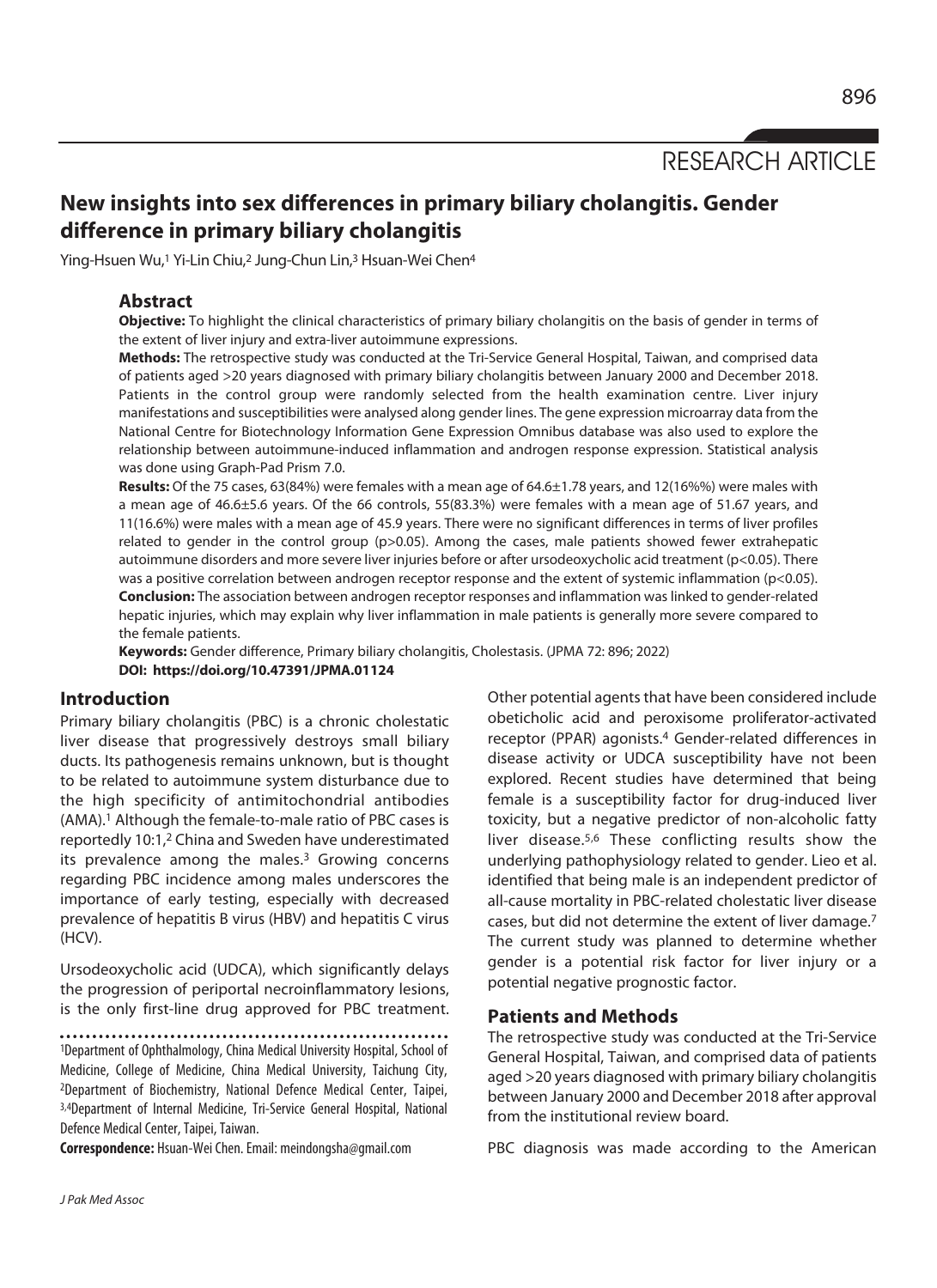Association for the Study of Liver Diseases guideline 2018.8 At least two of the following had to be met to be labelled as PBC-positive: an elevation of alkaline phosphatase levels, the presence of antimitochondrial antibodies, or evidence of histology. The diagnosis was confirmed using the medical records.

Patients in the control group were randomly selected from our health examination centre using a gender ratio similar to that of the PBC group. Those excluded had a history of alcohol consumption, smoking, age <20 years, or malignancy. Data from GenBank (accession number: GSE119600) was used to explore the relationship between induced autoimmune inflammation and androgen response expression. The gene expression microarray data was downloaded from the National Centre for Biotechnology Information (NCBI) Gene Expression Omnibus (GEO) database (http://www.ncbi.nlm.nih.gov/geo/).9 The maximum expression values of multiple probe identifications (IDs) which corresponded to one official gene symbol were computed, and these values were used to represent the expression level. An enrichment analysis of the androgen response and inflammatory response in a hallmark gene set using the blood transcriptome of 90 separate PBC and the gene set variation analysis (GSVA) method was used to explore peripheral blood mononuclear cells (PBMCs) androgen receptor response

**Table-1:** Clinical characteristics of controls and cases of primary biliary cholangitis (PBC).

| 897 | New insights into sex differences in primary biliary cholangitis. Gender difference in primary biliary |
|-----|--------------------------------------------------------------------------------------------------------|
|-----|--------------------------------------------------------------------------------------------------------|

and inflammatory response.

Data was gathered for each subject related to age, gender, liver comorbidities, Child-Pugh (C-P) cirrhosis classification, and extrahepatic autoimmune diseases. Laboratory findings included aspartate aminotransferase (AST), alanine aminotransferase (ALT), alkaline phosphatase (ALP), and total bilirubin levels before and after UDCA treatment.

All statistical analyses were performed using Graph-Pad Prism 7.0. Continuous variables were presented as means ± standard error of the mean (SEM). Categorical variables were expressed as frequencies and percentages. Comparisons between the two groups were done using student's unpaired t test. P<0.05 was considered statistically significant.

## **Results**

Of the 75 cases, 63(84%) were females with a mean age of  $64.6\pm1.78$  years, and 12(16%%) were males with a mean age of 46.6±5.6 years. Of the 66 controls, 55(83.3%) were females with a mean age of 51.67±1.49 years, and 11(16.6%) were males with a mean age of 45.9±3.2 years. PBC patients showed a higher percentage of cirrhosis than the controls, and female PBC patients had the highest incidence of HCV infection, while gender had no significant difference in the control group (p>0.05).

In the PBC group, there were 15(24%) female and

|                                                            | <b>Control</b>   |                | <b>PBC</b>        |                |
|------------------------------------------------------------|------------------|----------------|-------------------|----------------|
|                                                            | Female           | <b>Male</b>    | Female            | Male           |
| Age (years)                                                |                  |                |                   |                |
| $<$ 40 (n, %)                                              | 7(12.7%)         | 2(18.2%)       | 2(3.5%)           | 5(41.7%)       |
| 40-60 (n, %)                                               | 31 (56.3%)       | $7(63.6\%)$    | 18 (31.1%)        | 4(33.3%)       |
| $>60$ (n, %)                                               | 17 (31%)         | 2(18.2%)       | 43 (65.4%)        | 3(25%)         |
| Average (years)                                            | $51.67 \pm 1.49$ | $45.9 \pm 3.2$ | $64.6.6 \pm 1.78$ | $46.6 \pm 5.6$ |
| Cirrhotic PBC (n, %)                                       |                  |                |                   |                |
| - Child A                                                  | 0                | 0              | $5(8.6\%)$        | $0(0\%)$       |
| - Child B                                                  |                  | 0              | 10 (17.2%)        | $2(15.4\%)$    |
| - Child C                                                  |                  | 0              | $4(6.9\%)$        | $2(15.4\%)$    |
| Non-cirrhotic PBC                                          |                  | 0              | 39 (67.3%)        | $9(69.2\%)$    |
| HBV                                                        |                  |                | 1(1.7%)           | 1(7.7%)        |
| HCV                                                        |                  | $\Omega$       | 6(10.3%)          | 1(7.7%)        |
| Non-BC                                                     | 55 (100%)        | 10(90.1%)      | 51 (88%)          | 10(84.6%)      |
| Extra-liver autoimmune disorders (n, %) Sjogren's syndrome | $1(1.8\%)$       | 0              | 7 (12.1%)         | $1(8.3\%)$     |
| Autoimmune thrombocytopenia                                | 0                | 0              | 1(1.7%)           | 0              |
| Raynaud's disease                                          |                  | 0              | 1(1.7%)           | 0              |
| Systemic lupus erythematosus                               |                  | 0              | $2(3.4\%)$        | 0              |
| Sicca syndrome                                             |                  | 0              | 3(5.2%)           | $\theta$       |
| Hypothyroidism                                             |                  | 0              | 0                 | $1(8.3\%)$     |
| Hashimoto's thyroditis                                     | 0                | 0              | 1(1.7%)           | 0              |
| Total                                                      | $1(1.8\%)$       | 0              | 15 (25.9%)        | $2(16.6\%)$    |

HBV: Hepatitis B virus, HCV: Hepatitis C virus, BC: Biliary cholangitis.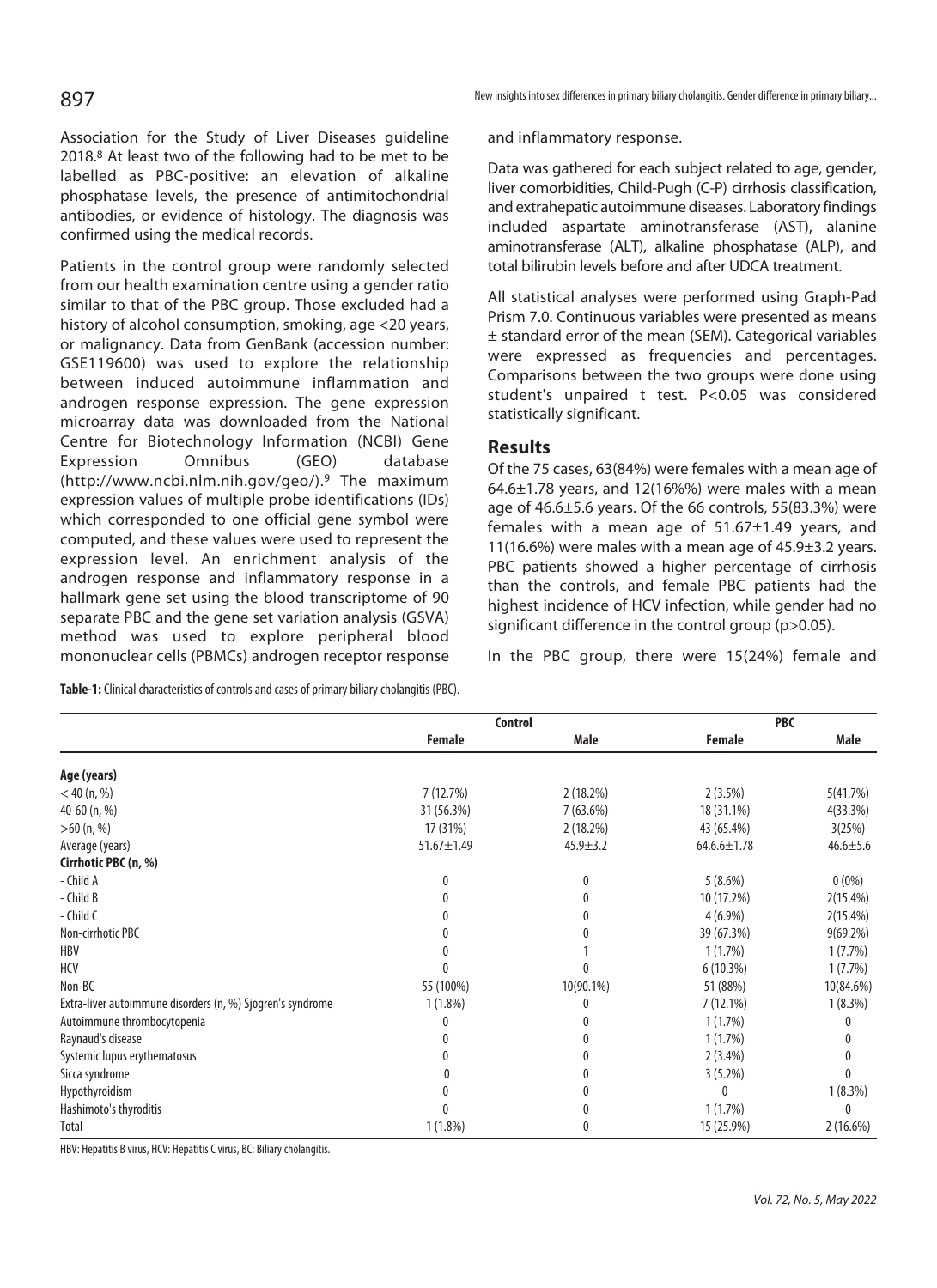

**Figure-1:** Hepatic profiles before (A-D) and after (E-G) ursodeoxycholic acid treatment.



**Figure-2:** Linking androgen receptors and systemic inflammatory responses using gene expression profiles.

2(16.6%) male patients diagnosed with other autoimmune diseases. Sjögren's syndrome was the most common autoimmune comorbidity for both female and male PBC patients, and PBC patients showed higher prevalence of autoimmune disorders than the controls among whom there was no significant difference in the incidence of extrahepatic autoimmune diseases (Table-1).

To investigate PBC susceptibility, patients' AST, ALT, total bilirubin and ALP profiles were compared while excluding patients with coexisting HBV, HCV, human immunodeficiency virus (HIV), or Wilson's disease, and only using pre-UDCA treatment lab data. PBC patients showed no differences across AST, ALT and ALP levels (Figure-1A-D), but total bilirubin levels were higher in males (Figure 1C). Patients had notably higher AST, ALT, total bilirubin and ALP levels compared to the controls among whom there was no difference in liver profiles between male and female patients (Figure-1). Hepatic profiles at least 3 months after UDCA treatment Showed male PBC patients presented with higher AST and total bilirubin levels, but similar ALT levels (Figure-E-G). To avoid the influence of other liver diseases, patients with HBV, HCV, HIV and Wilson's disease were excluded.

Enrichment analysis of the androgen response and inflammatory response in a hallmark gene set using the blood transcriptome of 90 PBC patients and GSVA showed a significant positive correlation between PBMC's androgen receptor response and an inflammatory response (Figure-2A).10,11 Considering that PBC inflammation can be indirectly evaluated by looking at the toll-

like receptor (TLR)-related inflammation signalling pathway in PBMCs, the correlation between the TLR and inflammatory signalling (M16) gene set in the blood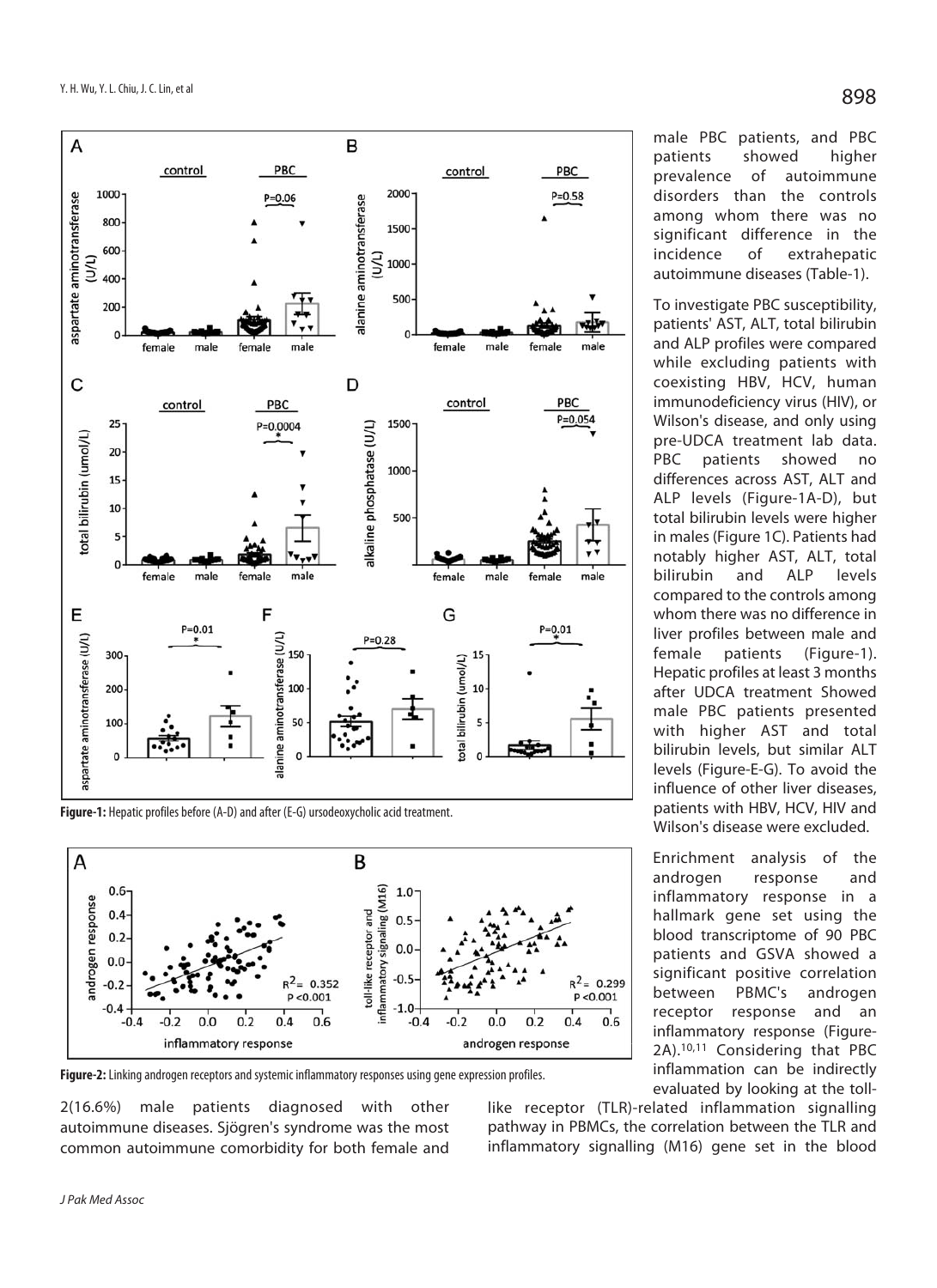transcription modules (BTMs) and the androgen response was anlaysed, and results showed a significant positive correlation (Figure-2B).

# **Discussion**

Both male and female PBC patients presented with different prevalence rates, clinical manifestations, extrahepatic autoimmune disorders, and disease susceptibility. The current study comprised BC patients. Since all Taiwanese people are covered by national health insurance, the patients were not evaluated in the context of their socioeconomic status. Moreover, 90 PBC patients were assessed from the GenBank to support the findings.

Different female-to-male ratios have been reported from various regions.12 In Europe, the ratios range from about 2.3:1 to 4.2:1, and even as high as 10:1; in Canada, the ratio is 5:1; and in Asia, the ratio has been estimated to be 9:1 or 6:15.13 The current study found a 4.83:1 ratio, confirming significant prevalence among the females. Additionally, most PBC patients were diagnosed after age 40 (Table-1), corroborating previous findings.14 There was about 10% HBV and HCV co-infection in the current sample. This low co-infection rate may be a result of hepatitis B vaccinations and Taiwan's advanced public healthcare system.

PBC is associated with a number of other autoimmune diseases.15,16 Sjögren's syndrome was the most common disease found in both male and female PBC patients, and women also had other autoimmune diseases, such as autoimmune thrombocytopenia, Raynaud's disease, systemic lupus erythematosus, and Sicca syndrome (Table-1). This may be explained by the X-linked genes and X-chromosome gene products that participate in female genetic predisposition.17,18

In the current study, male patients showed more severe hepatobiliary injuries, as indicated by higher total bilirubin levels, than female patients (Figure-1C). Even following UDCA treatment, higher AST and total bilirubin levels were noted in male PBC patients (Figures-1E and 1G). Carbone et al. used multivariable analysis to establish age and gender as determinants of UDCA treatment response.19 Since there were no age distribution differences in the current study, gender may be a risk factor for UDCA treatment failure.

Several previous studies have addressed the controversial issue of differences in male and female mortality.7,20 Major population-based national reviews have reported higher mortality rates for males than for females, suggesting that this is due to men being more likely to receive delayed diagnoses.19,21 Male patients with PBC in the current study showed more severe liver damage than female

New insights into sex differences in primary biliary cholangitis. Gender difference in primary biliary...

patients, which contrasts with Carbone et al.'s finding that men are less likely to be symptomatic.19

Since sex hormones are the main contributors to gender differences,22,23 the current study analysed the relationship between androgen response expression and systemic inflammation in PBC patients. Inflammatory responses were significantly and positively linked to androgen responses in female patients (Figure-2). This indicates that the androgen receptor response may be an important factor affecting PBC inflammation. This might explain why liver inflammation in male patients with PBC is generally more severe than in female patients.

Other studies have investigated the connections between gender and cholestasis. However, PBC is a different type of cholestatic disease, and it is still too early to say whether blocking androgen receptor signals can reverse liver inflammation and delay disease progression. Further studies are needed to validate the relationship between androgen receptors and liver injuries in patients with PBC.

# **Conclusion**

Male PBC patients had fewer extrahepatic autoimmune disorders and more severe hepatobiliary injuries than female patients. The connection between androgen receptor signals and liver inflammation may help further explain the effect of gender on PBC.

**Disclaimer:** None.

**Conflict of Interest:** None.

## **Source of Funding:** None.

## **References**

- 1. Yang F, Wang Q, Wang Z, Miao Q, Xiao X, Tang R, et al. The Natural History and Prognosis of Primary Biliary Cirrhosis with Clinical Features of Autoimmune Hepatitis. Clin Rev Allergy Immunol 2016;50:114-23. doi: 10.1007/s12016-015-8516-5.
- 2. Marschall HU, Henriksson I, Lindberg S, Söderdahl F, Thuresson M, Wahlin S, et al. Incidence, prevalence, and outcome of primary biliary cholangitis in a nationwide Swedish population-based cohort. Sci Rep 2019;9:11525. doi: 10.1038/s41598-019-47890-2.
- 3. European Association for the Study of the Liver. EASL Clinical Practice Guidelines: The diagnosis and management of patients with primary biliary cholangitis. J Hepatol 2017;67:145-72. DOI: 10.1016/j.jhep.2017.03.02.
- 4. Nevens F, Andreone P, Mazzella G, Strasser SI, Bowlus C, Invernizzi P, et al. A Placebo-Controlled Trial of Obeticholic Acid in Primary Biliary Cholangitis. N Engl J Med 2016;375:631-43. doi: 10.1056/NEJMoa1509840.
- 5. Matsushita N, Hassanein MT, Martinez-Clemente M, Lazaro R, French SW, Xie W, et al. Gender difference in NASH susceptibility: Roles of hepatocyte Ikkβ and Sult1e1. PLoS One 2017;12:e0181052. doi: 10.1371/journal.pone.0181052.
- 6. Ballestri S, Nascimbeni F, Baldelli E, Marrazzo A, Romagnoli D, Lonardo A. NAFLD as a Sexual Dimorphic Disease: Role of Gender and Reproductive Status in the Development and Progression of